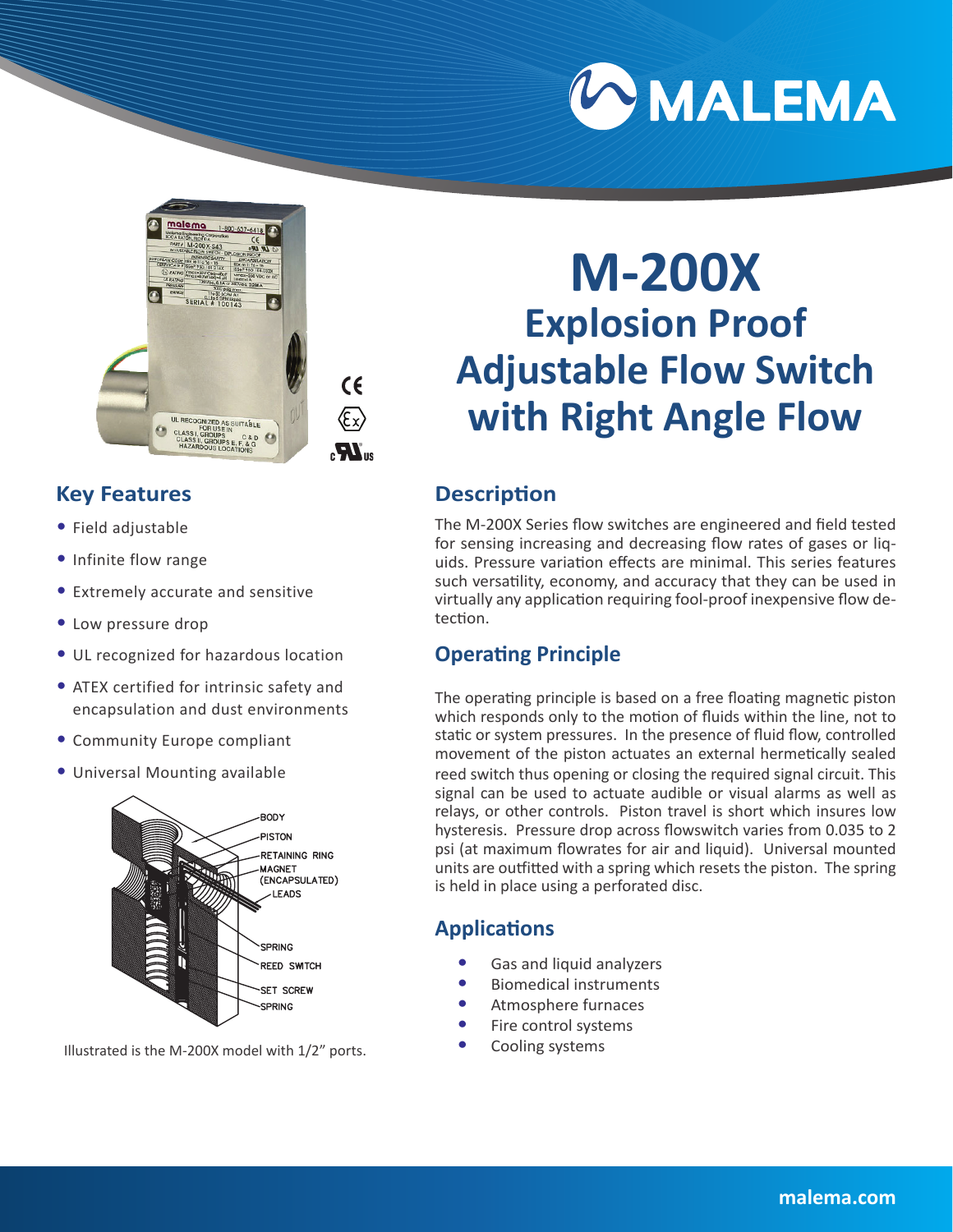# M-200X Explosion-Proof Adjustable Flow Switch

# **Material Specifications**

| <b>Housing</b>        | 316 SS      |
|-----------------------|-------------|
| <b>Endplug</b>        | 316 SS      |
| <b>Piston</b>         | <b>PTFE</b> |
| <b>Spring</b>         | 316 SS      |
| <b>Retaining ring</b> | 316 SS      |

**Please consult with the factory for any special requirements.**

**Other materials available upon request; only 316 SS is Cenelec Certified.**

### **Operating Specifications**

| Pressure &<br><b>Temperature</b> | <b>Maximum Operating</b><br>Pressure    | $3,000$ psig    |  |  |
|----------------------------------|-----------------------------------------|-----------------|--|--|
|                                  | <b>Burst Pressure</b>                   | 5,000 psig      |  |  |
|                                  | <b>Maximum Operating</b><br>Temperature | 175°C (347°F)   |  |  |
|                                  | <b>Set Point Accuracy</b>               | $± 10%$ maximum |  |  |
| <b>Flow Calibration</b>          | <b>Hysteresis</b>                       | 30%             |  |  |
|                                  | Repeatability                           | $±$ 2% maximum  |  |  |

**See "Design Consideration/Construction" section**

### **Calibration range**

| Air   | $2 - 100$ scfm   |
|-------|------------------|
| Water | $0.2 - 40$ I/min |

**For lower and higher trip points contact factory. Maximum flow through switch is higher.**

### **Port size**

| <b>3/8" FNPT</b> |
|------------------|
| $1/2$ " $FNPT$   |
| 3/4" FNPT        |
| SAF <sub>8</sub> |
| <b>SAF 12</b>    |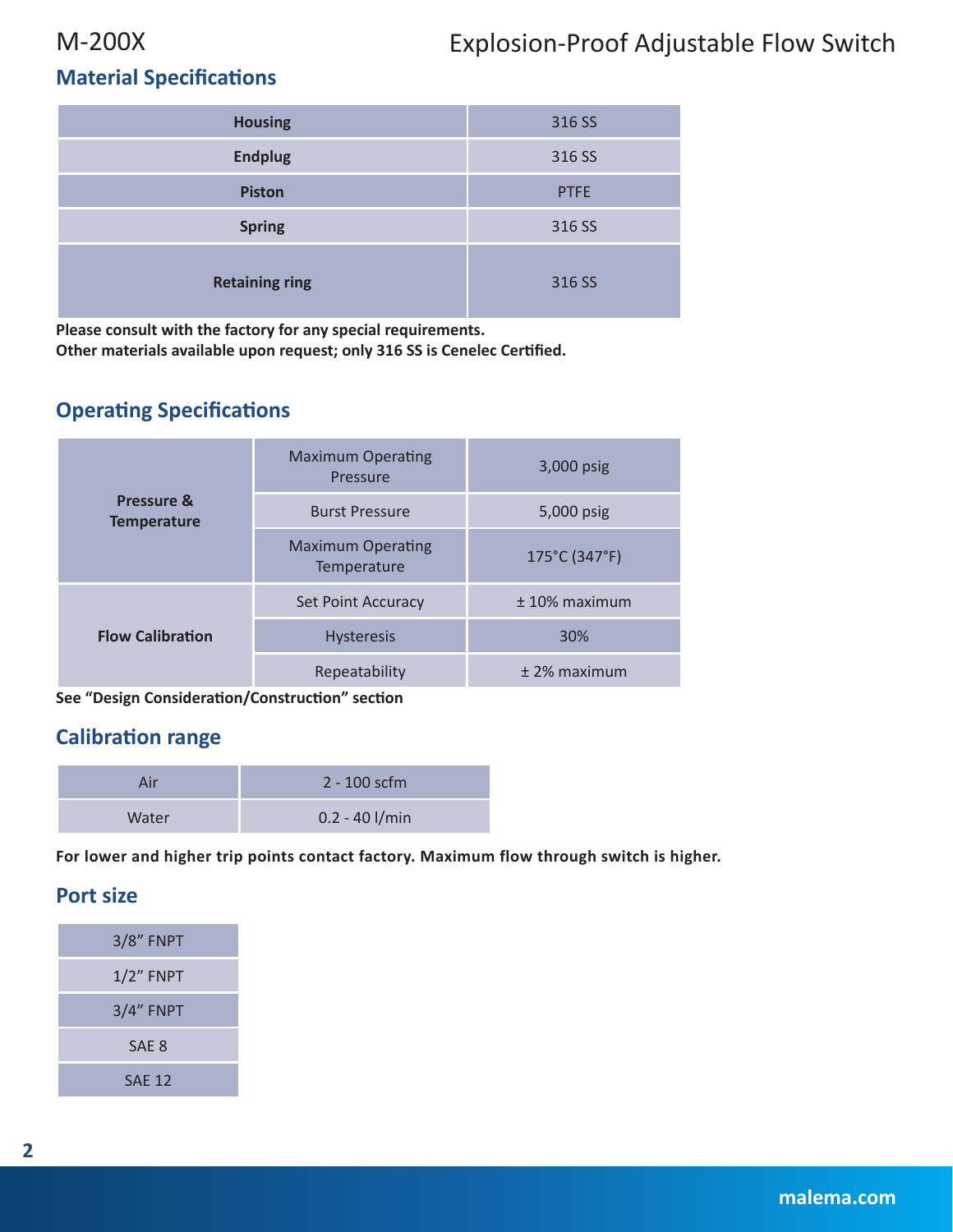# M-200X Explosion-Proof Adjustable Flow Switch

# **Electrical Specifications**

| <b>Reed Switch data</b><br>(Electical Ratings) | 10 Watts SPST or 3 Watts SPDT (Hermetically Sealed) UL Recognized.<br><b>File E47258</b>                      |  |  |  |
|------------------------------------------------|---------------------------------------------------------------------------------------------------------------|--|--|--|
| Operating temperature                          | $-40^{\circ}$ C to 175 $^{\circ}$ C                                                                           |  |  |  |
| Switch voltage                                 | 200 Vdc (170 Vdc for SPDT)                                                                                    |  |  |  |
| Breakdown voltage                              | 250 Vdc (200 Vdc for SPDT)                                                                                    |  |  |  |
| <b>DC Resistive</b>                            | 10 VA (3 VA for SPDT)                                                                                         |  |  |  |
| <b>AC Resistive</b>                            | 10 Watts (3 Watts for SPDT)                                                                                   |  |  |  |
| Switching current                              | 0.5 A (0.25 A for SPDT)                                                                                       |  |  |  |
| Carrying current                               | 1.2 A (0.5 A for SPDT)                                                                                        |  |  |  |
| <b>Lead Wires</b>                              | No 24 to 18 AWG. 18" length, Polymeric UL Recognized<br>(Belden cable or special shielded cable is available) |  |  |  |
| Lead Wires Color                               | SPST: 2 blue wires<br>SPDT: Green - Common, Yellow - Normally Closed,<br>Orange - Normally Open               |  |  |  |

# **Reed Switch Ratings as Recognized by UL**

| <b>SPST</b> | 120 Vac<br>24 Vdc<br>50 Vdc | 0.1 A general purpose<br>0.25 A resistive<br>0.25 A resistive |  |  |
|-------------|-----------------------------|---------------------------------------------------------------|--|--|
| <b>SPDT</b> | 120 Vac<br>10 Vdc<br>24 Vdc | 0.1 A general purpose<br>0.25 A resistive<br>0.1 A resistive  |  |  |

### **Installation and Maintenance**

This product can be mounted in any orientation. Adequate filtration and sealing procedures should be used when mounting in flow lines. For detailed directions, please refer to our "Installation and Maintenance" sheet.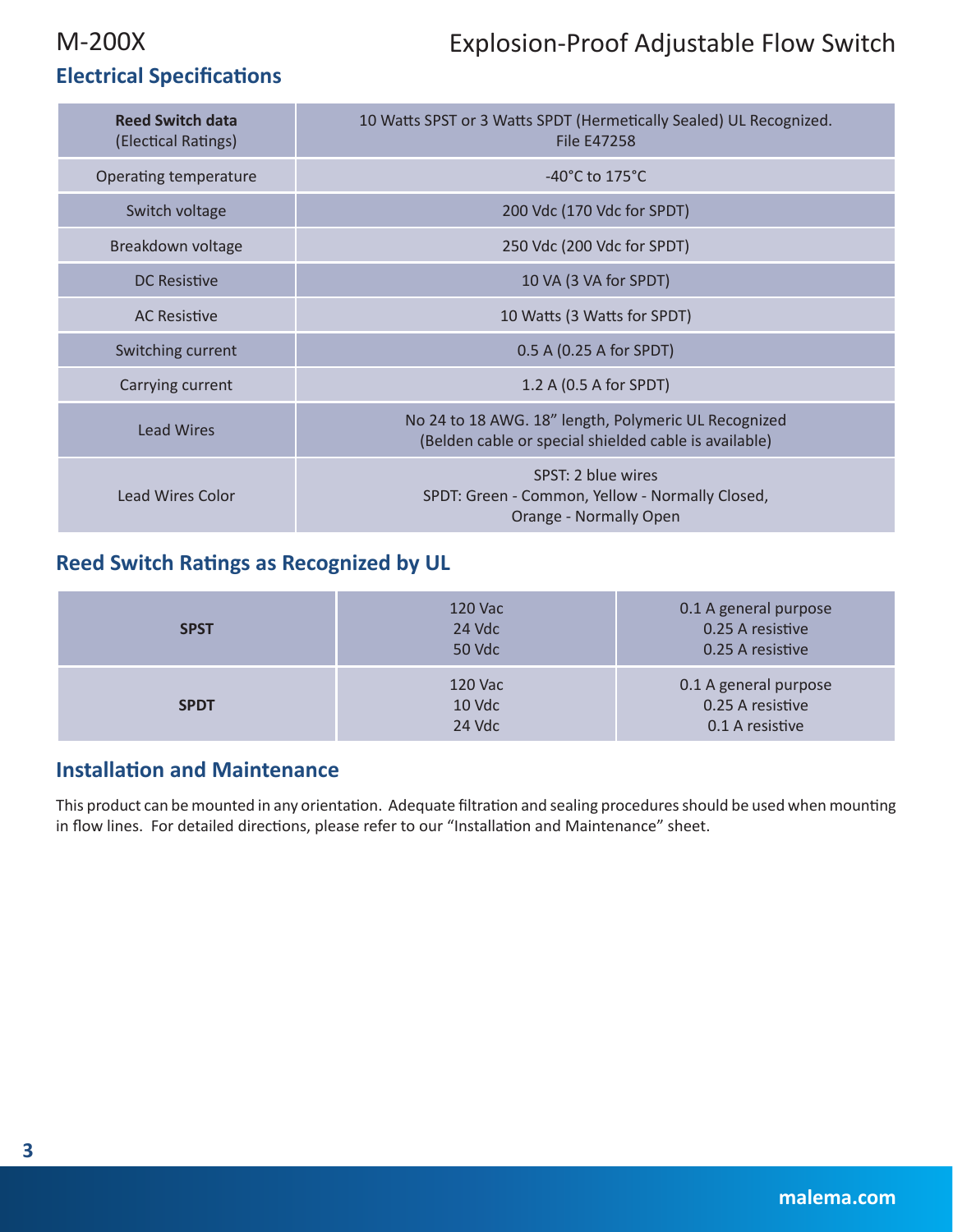# **Design Considerations / Construction**

The M-200X Series comprises a body, piston, and retaining rings. Selecting a flowswitch begins with selecting the body; this series is available in 316 Stainless Steel. The M-200X series contains one moving part (i.e. the piston) and two retaining rings that are in the fluid path. Construction of the piston is important from a design perspective. We manufacture three types of pistons (it is critical to select the correct piston for your application): 316 Stainless Steel, PTFE encapsulated, and Special All-Metal Piston.

- 1. The standard piston is a 316 Stainless Steel piston with epoxy to hold the magnet in place. This piston is recommended for non-aggressive fluids and inert gases. Stainless Steel retaining rings are typically used with this piston type.
- 2. The second piston that is available is PTFE Encapsulated. The piston is a magnet that has PTFE molded around it and then machined to the appropriate configuration. These pistons are primarily used where the customer prefers a piston that does not have epoxy in the fluid path; as well as a piston that is impervious to aggressive fluids and gases. This piston is highly recommended for medical applications. Hysteresis on these pistons does tend to be slightly higher (10 to 15%) than metal piston due to frictional effects, weight, and surface adhesion considerations. Prior to selecting this piston, fluid temperatures, and fluid compatibility with PTFE must be taken into account because certain aggressive chemicals at specific temperatures tend to swell PTFE causing the piston to change shape resulting in failure of the product. Stainless or PTFE retaining rings can be used with this piston.
- 3. The third piston that is available is a Special All-Metal piston with no epoxy (only available in 316SS). This piston is fabricated in a proprietary process with only one weld seam (leak tested) which presents an all-316SS surface to the fluid path. This piston is recommended for those applications where the piston could experience a lot of cycling wear. This piston has been tested to 250,000 cycles at 125 psi. Stainless Steel retaining rings are recommended for this piston type for low pressure applications and an orifice disc (See Universal Mounting Diagram) is recommended for high pressure (125 psi) applications.

### **Adjustable Flow Setting Information**

This model is an adjustable flow switch. The flow set point can be set at the factory, upon request. When purchasing a flow switch, use the "Flow Switch Application Sheet" or provide additional information on the purchase order to facilitate factory calibration of the set point.

- Calibration set point
- Increasing or decreasing flow
- Fluid type (i.e. liquid or gas)
- Density or specific gravity
- Viscosity
- System pressure and temperature
- Flow direction (i.e. upward or downward)
- Mounting orientation (i.e. horizontal or vertical)

# **Custom Version Available**

Malema welcomes the opportunity to apply its flow sensor experience to work for its customers. Please contact us for any special requirements including ports, extreme temperature capabilities, extreme pressure capabilities, etc.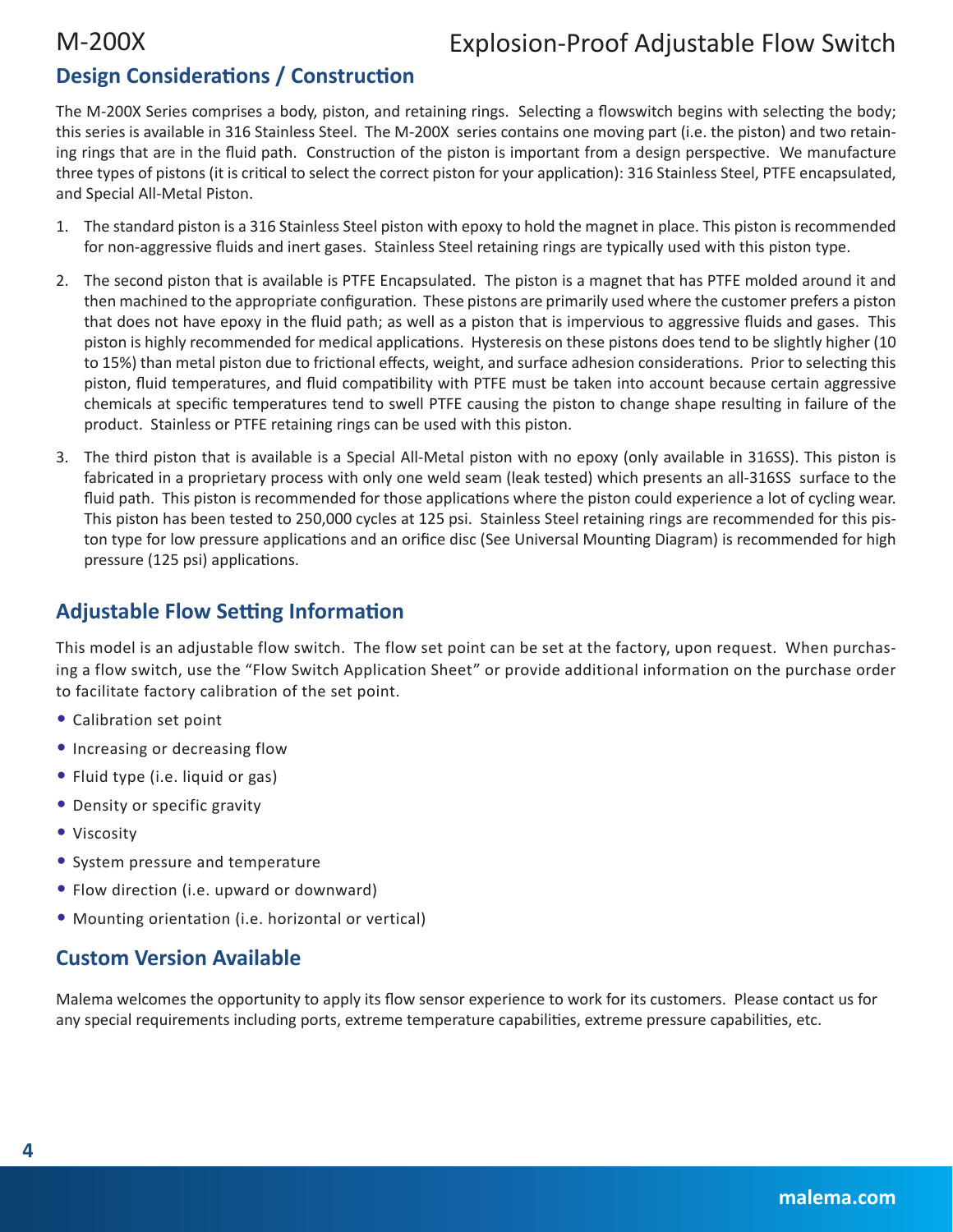# M-200X Explosion-Proof Adjustable Flow Switch

# **Certifications**

- UL and Canadian UL Recognized for use in Class I (Groups A, B, C) and Class II (Groups E,F,G), all divisions, hazardous locations. File E153446.
- Atex Certifications for Encapsulation and Intrinsic Safety (Via ISSeP)
- IECEx Certifications for Encapsulation and Intrinsic Safety Protection (Via UL)

| Intrisic Safety (Via ISSeP) |                                                                                                                         | <b>Electrical Parameters</b> |  |  |
|-----------------------------|-------------------------------------------------------------------------------------------------------------------------|------------------------------|--|--|
|                             |                                                                                                                         | Ui $\leq 30$ V               |  |  |
| Gases:                      | $\langle \xi_x \rangle$ II 1 G Ex ia IIC T6T3 Ga<br>$\langle \overline{\xi_x} \rangle$ II 1 D Ex ia IIIC T95°CT175°C Da | $Pi \leq 0.7 W$              |  |  |
| Dusts:                      |                                                                                                                         | $Ci = 40pf$                  |  |  |
|                             |                                                                                                                         | Li = $4 \mu$ H               |  |  |
| Encapsulation (Via ISSeP)   |                                                                                                                         | <b>Electrical Parameters</b> |  |  |
| Gases:                      | $\langle \xi_x \rangle$ II 2 G Ex mb IIC T6T3 Gb                                                                        | $Um = 250 V and Im = 1 A$    |  |  |
| Dusts:                      | $\langle \xi_x \rangle$ II 2 D Ex mb IIIC T95°CT175°C Db                                                                |                              |  |  |

| Ambient temperature range             | <b>Temperature class for Gas</b> | <b>Temperature class for Dust</b> |
|---------------------------------------|----------------------------------|-----------------------------------|
| $-40 °C$ to $+60 °C$                  | Т6                               | $T95^{\circ}C$                    |
| $-40 °C$ to + 75 $°C$                 | Т5                               | $T95^{\circ}C$                    |
| $-40$ °C to + 117 °C                  | T3                               | T140°C                            |
| $-40^{\circ}$ C to + 149 $^{\circ}$ C |                                  | $T175^{\circ}$ C                  |

### **-EX ia:**

EN 60079-0 : 2012 (IEC 60079-0 : 2011) EN 60079-11 : 2012 (IEC 60079-11 : 2011)

EN 60079-26 : 2007 (IEC 60079-26 : 2006)

### **CE Mark**

**5**

**EMC (EMC directive 2004/108/EC)**

EN 61326-1:2006 EN 61000-4-2:1995/A1:1998/A2:2001 EN 61000-4-3:2006 EN 61000-4-4:2004 EN 61000-4-6 :2007 EN 61000-4-8 :1994/A1:2001 **Safety (Low-voltage Directive 2006/95/EC)** EN 61010-1:2001 Check http://malema.com/certifications for more information.

### **-EX mb:**

EN 60079-0 : 2012 (IEC 60079-0 : 2011) EN 60079-18 : 2009 (IEC 60079-18 : 2009)

### **IECEx**

**Intrinsic safety** IECEX cert # : UL 13.0065X Code : Ex ia IIC T6, Ex ia IIIC T80°C Da **Encapsulation safety** IECEX cert # : IECEx UL 13.0067X Code : Ex mb IIC T6 Gb, Ex mb IIIC T80°C Db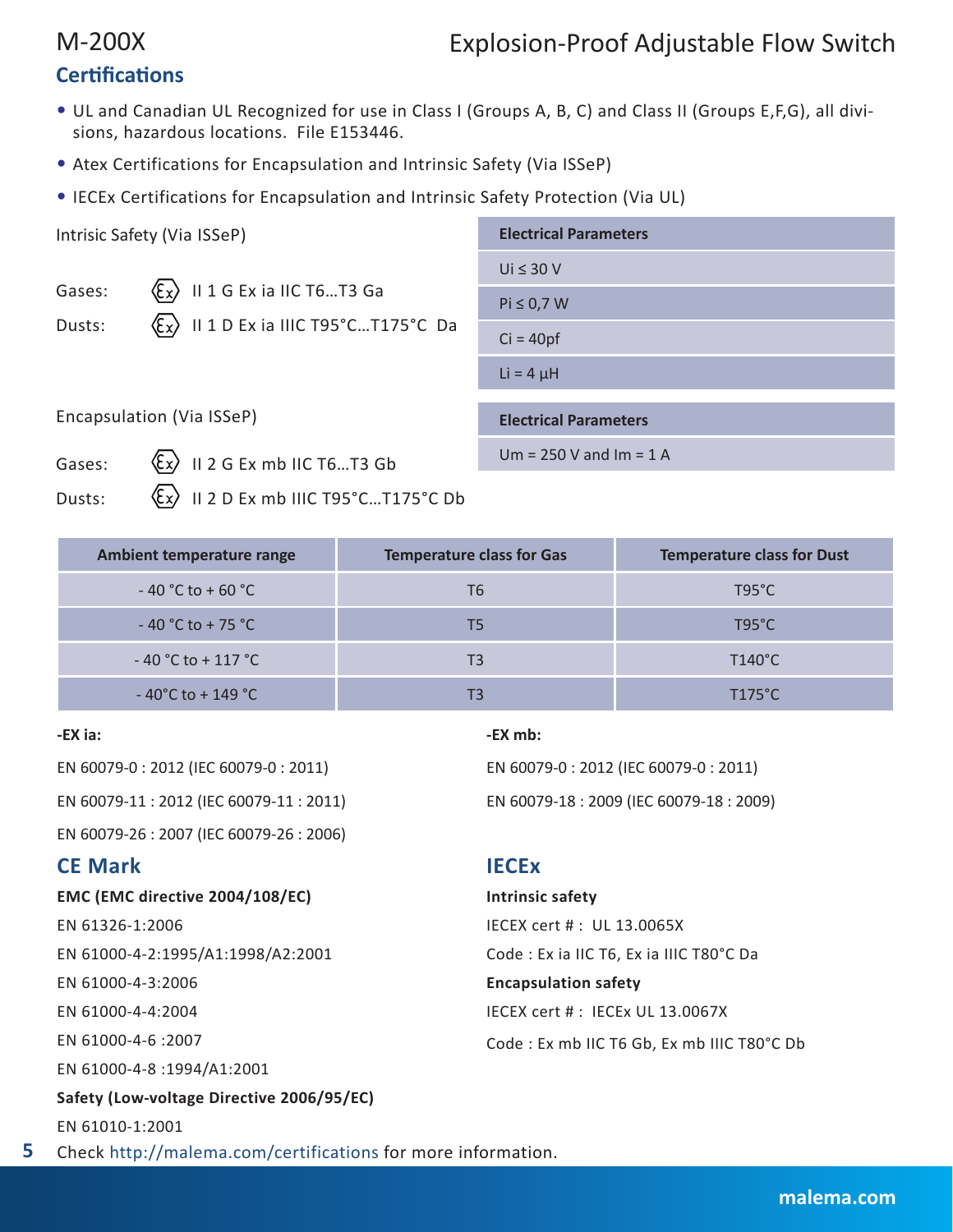# **Cut Dimensional Drawings**

Illustrated are the M-200X model with 3/8" ports and SPDT switch (above) and the M-200X model with 1/2" ports and SPDT switch (below). For Reference Only



| Port size | A    | B     | $\sqrt{ }$<br>Ć | D     |       |      | G    |
|-----------|------|-------|-----------------|-------|-------|------|------|
| 3/8''     | 3.25 | 1.250 | 1.00            | 0.500 | 1.070 | 2.75 | 3.50 |
| 1/2"      | 3.25 | 1.250 | 1.00            | 0.500 | 1.070 | 2.75 | 3.50 |
| SAE8      | 3.37 | 1.370 | 1.25            | 0.625 | 1.240 | 2.25 | 2.97 |
| 3/4''     | 3.50 | 1.250 | 1.25            | 0.625 | 1.320 | 2.30 | 3.05 |

| <b>Body</b> |      |       |  |  |
|-------------|------|-------|--|--|
| 316 SS      | 1.00 | 0.500 |  |  |